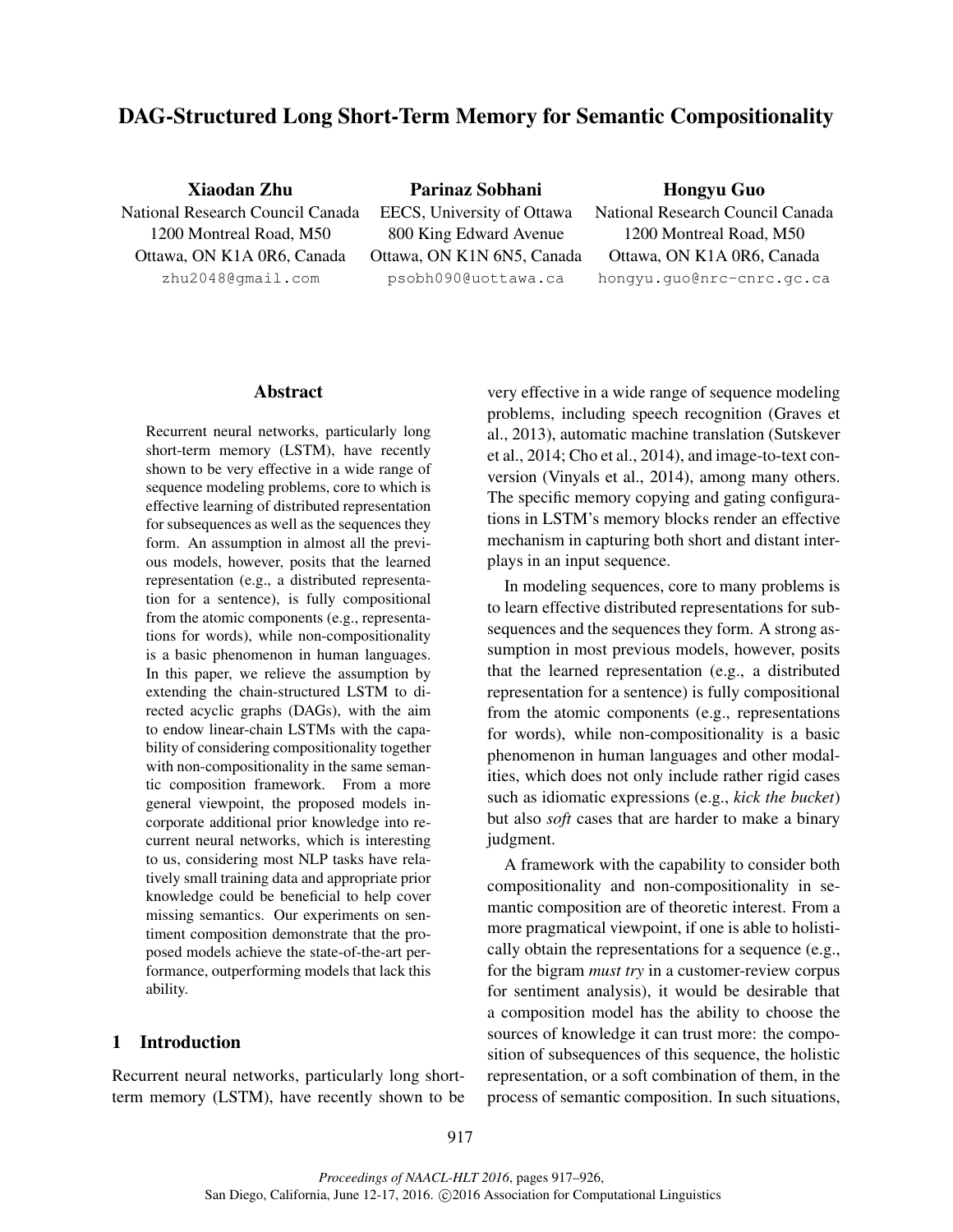whether this sequence (*must try*) is indeed compositional or non-compositional may often be blurry or may not be an explicit concern of applications.

In this paper, we extend the popular chainstructured LSTM to directed acyclic graph (DAG) structures, with the aim to endow conventional LSTM with the capability of considering compositionality and non-compositionality together. From a more general viewpoint, the proposed models are along the line of incorporating external knowledge into recurrent neural models, which is interesting to us, considering that most NLP tasks have relatively limited amount of training data, and external prior knowledge could be beneficial to help cover missing semantics. The proposed models unify the compositional power of recurrent neural networks (RNN) and additional prior knowledge. In general, neural nets are powerful approaches for composition, which can fit very complicated compositional functions underlying the annotated data (Cybenko, 1989; Hornik, 1991). Over that, externally obtained semantics could help cope with missing information in limited training data.

We demonstrated the models' effectiveness in sentiment composition, a popular semantic composition problem that optimizes a sentiment objective. We show that the proposed models achieve the stateof-the-art performance on two benchmark datasets, without any feature engineering, by unifying the compositional strength of LSTM with external semantic knowledge.

# 2 Related Work

Linear and Structured RNN Linear-chain RNN, particularly LSTM, has been applied to a wide range of problems as in (Graves et al., 2013; Sutskever et al., 2014; Cho et al., 2014; Vinyals et al., 2014), among many others. While the models take a linear encoding process to absorb input symbols, they are capable of implicitly capturing rather complicated structures embedded in the input sequences.

Recent research has also moved beyond linearchain LSTM. For example, in (Tai et al., 2015; Zhu et al., 2015b; Le and Zuidema, 2015), LSTM was extended to tree structures. The results show that tree-structured LSTM achieves the-state-of-the-art performance on semantic tasks such as paraphrasing

detection and sentiment analysis, due to its abilities in capturing both local and long-distance interplay over the structures.

In this work, we proposed DAG-structured LSTM for modeling sequences of text. Unlike the treestructured LSTM, where the structures are used for considering syntax, the proposed models leverage DAG structures to incorporate external semantics including non-compositional or holistically learned semantics.

Compositionality Semantic composition exists in multiple modalities, including images and vision (Lake, 2014; Hummel, 2001; Socher et al., 2011; van der Velde and de Kamps, 2006). In human languages, the recent years have seen extensive interests on distributional approaches. The research includes the influential pioneering work that examined a number of explicit forms of compositional functions (Mitchell and Lapata, 2008).

More recent works explored neural networks, e.g., (Socher et al., 2013; Irsoy and Cardie, 2014; Kalchbrenner et al., 2014; Tai et al., 2015; Le and Zuidema, 2015; Zhu et al., 2015c) among many others, which extended the success of word-level embeddings (Collobert et al., 2011; Mikolov et al., 2013; Chen et al., 2015) and modeled sentences through semantic composition. In general, neural models can fit very complicated functions and can be a universal approximator (Cybenko, 1989; Hornik, 1991).

In obtaining the distributed representation for longer spans of text from its subsequences, previous neural models assume full compositionality from the atomic components and disregard noncompositionality and in general prior semantics. Some very recent work (Zhu et al., 2015a) has started to address this problem in recursive neural networks with the assumption of the availability of parse information. In this work, we extend the general sequence models, chain-structured LSTM, to directed acyclic graphs (DAGs) in order to consider prior semantics, including non-compositional or holistically learned semantics. We utilize DAG structures to unify different sources of semantics.

From the decomposition direction, modeling nonconstitutionality could potentially help learn the representations for the atomic components (e.g., words)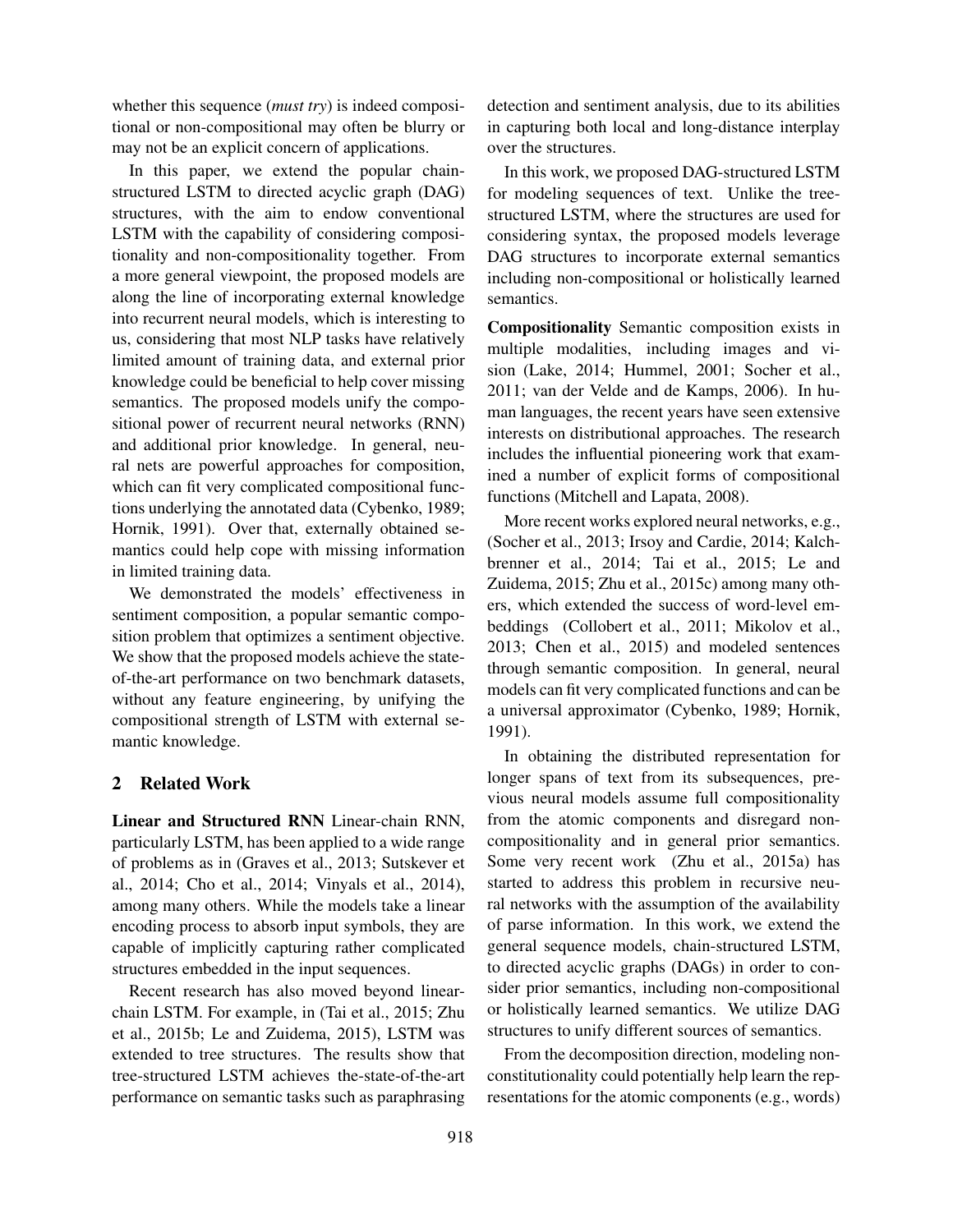as well, by avoiding backpropagating unnecessary errors to the atom level. For example, the errors received by the block *kick the bucket*, may not need to be passed down to the word level and potentially confuse the embedding of the component words *kick* or *bucket*.

# 3 DAG-Structured LSTM

The DAG-structured LSTM aims to integrate compositional, non-compositional, and in general external semantics in semantic composition. Figure 1 depicts an example of DAG-structured LSTM (referred to as DAG-LSTM in the remainder of the paper) in modeling a sentence.

The proposed DAG-LSTM networks consist of four types of nodes, denoted in Figure 1 with different colors. The blue nodes (0, 1, 2, 6, and 7) correspond to normal chain-structured LSTM memory blocks. The yellow nodes (5 and 8) model noncompositional knowledge. The purple nodes (3 and 4), which we call *fork blocks* or *fork nodes* in this paper, are the modified versions of regular LSTM nodes, summarizing history for different types of outgoing blocks. The merging memory block is depicted in red (node 9), aiming at infusing information from multiple histories and deciding which sources will be considered more. Each category of these four types of memory blocks share its own parameters or weight matrices; e.g., the two yellow blocks share the same parameters.

# 3.1 Compositional and Non-compositional Memory Blocks

The conventional components of DAG-LSTM in Figure 1 are nodes 0, 1, 2, 6, and 7, which implement linear-chain LSTM memory blocks that we will not discuss in detail here (refer to (Graves, 2012) for a good introduction and discussion.)

The yellow nodes (blocks 5 and 8) model noncompositional knowledge. In general, the goal is incorporating external, holistic knowledge. Specifically for the sentiment composition task that we experiment with in this paper, we leverage two different types of such external knowledge: (1) sentiment of words and ngrams holistically learned from external, larger corpora, and (2) sentiment of words and phrases from human prior, i.e., annotation assigned

by human subjects. We concatenate these two resources (in form of vectors) to be a longer vector for nodes 5 and 8. Note that the models allow both the number of hidden units and the embedding spaces of a non-compositional node to be different from those of a compositional node.

Accordingly, the DAG-LSTM employs two types of paths, compositional path (shortened as c-path) and non-compositional path (nc-path), to incorporate different knowledge sources. For example, the c-path in the figure connects nodes 3, 4, 6, 7, and 9, which model the regular sequential compositional procedure. The two nc-paths explore noncompositional knowledge. The path 4-5-9 considers the composition vector accumulated at node 4 so far with the non-compositional knowledge of the phrase *must try*. Similarly, the path 3-8-9 considers holistic representation for the negated phrase *not must try*. Note that negation by itself has shown to be a rather complicated non-linear function (Zhu et al., 2014a), if being modeled only compositionally. The model here provides the flexibility to consider both compositional and non-compositional representations. All knowledge from these three paths are then merged, to obtain the comprehensive representation so far, at node 9. Later in the experiment section, we will discuss how to obtain prior non-compositional knowledge, from both human heuristics/annotation and from automatically learned resources.

# 3.2 Fork Memory Blocks

The fork blocks (node 3 and 4) summarize history obtained so far for different types of outgoing blocks (node 5 and 6 from node 4) that are either compositional or non-compositional. More specifically, the cell and output vectors of a fork node will be passed to multiple paths as intuitively shown in Figure 2. While the forward propagation of a fork block is the same as that of a regular LSTM block, during backpropagation, the errors are summed over multiple outgoing blocks and passed back to the memory cell and output layer of the current node.

More specifically, for each memory block, assume that the error passed to the hidden vector is  $\epsilon_{t_i}^h$ . The derivatives of the output gate  $\delta_t^o$ , forget gate  $\delta_t^f$  $t_t$  and input gate  $\delta_t^i$  are computed as follows: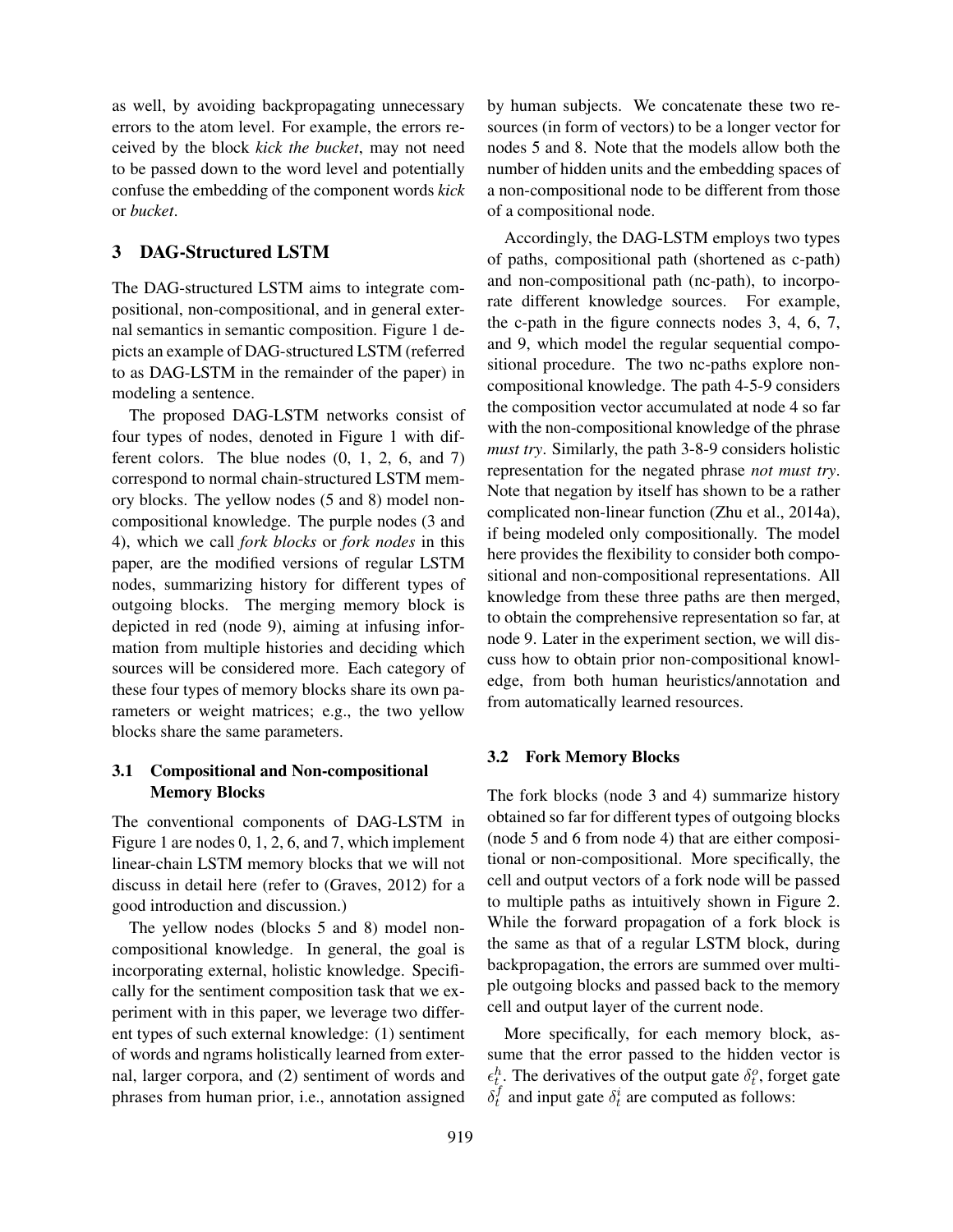

Figure 1: An example of DAG-LSTM in modeling a sentence. Nodes with different colors contain different types of LSTM memory blocks.

$$
\epsilon_t^h = \frac{\partial \sum_p O_p}{\partial h_t} \tag{1}
$$

$$
\delta_t^o = \epsilon_t^h \otimes \tanh(c_t) \otimes \sigma'(o_t) \tag{2}
$$

$$
\delta_t^f = \epsilon_t^c \otimes c_{t-1} \otimes \sigma'(f_t) \tag{3}
$$

$$
\delta_t^i = \epsilon_t^c \otimes \tanh(x_t) \otimes \sigma'(i_t) \tag{4}
$$

where  $\sigma'(x)$  is the element-wise derivative of the logistic function over vector  $x$ . Since it can be computed with the activation of  $x$ , we relax the notation a bit to write it over the activated vectors in these equations. The underscript  $p$  is representative of parent over different paths (both non-compositional paths and compositional path).  $\epsilon_t^c$  is the derivative over the cell vector and it is calculated as follows:

$$
\epsilon_t^c = \epsilon_t^h \otimes o_t \otimes g'(c_t) + (W_{co})^T \delta_t^o
$$

$$
+ \sum_p [(W_{ci}^L)^T \delta_p^i + \epsilon_p^c \otimes f_p^L + (W_{cf}^L)^T \delta_p^f] \quad (5)
$$

where  $g'(x)$  is the element-wise derivative of the *tanh* function. It can also be directly calculated from the *tanh* activation of  $x$ . The superscript  $T$  over the weight matrices means matrix transpose.

### 3.3 Merging Blocks

Merging blocks (node 9 in Figure 1) accumulate and summarize multiple histories. For the specific example in Figure 1, the merging block combines information from two non-compositional paths and one compositional path.

Binarization In this paper, we propose to *binarize* the nodes in the merging process. Taking Figure 1 as an example, binarization is performed as depicted in the bottom subfigure. We merge the compositional path (c-path) with one of the non-compositional path (nc-path) and then another. With this binarization trick, we can handle nodes with any number of incoming edges (degrees) with the same architecture of memory block. We made all the binarized merging nodes (the three dotted-lined nodes in the lower subfigure of Figure 1) to share the same parameters (weight matrices), as during merging we should treat compositional and non-compositional history (5, 7, 8) in the same way, by their content but not by how many words they contain. Note that since the dimen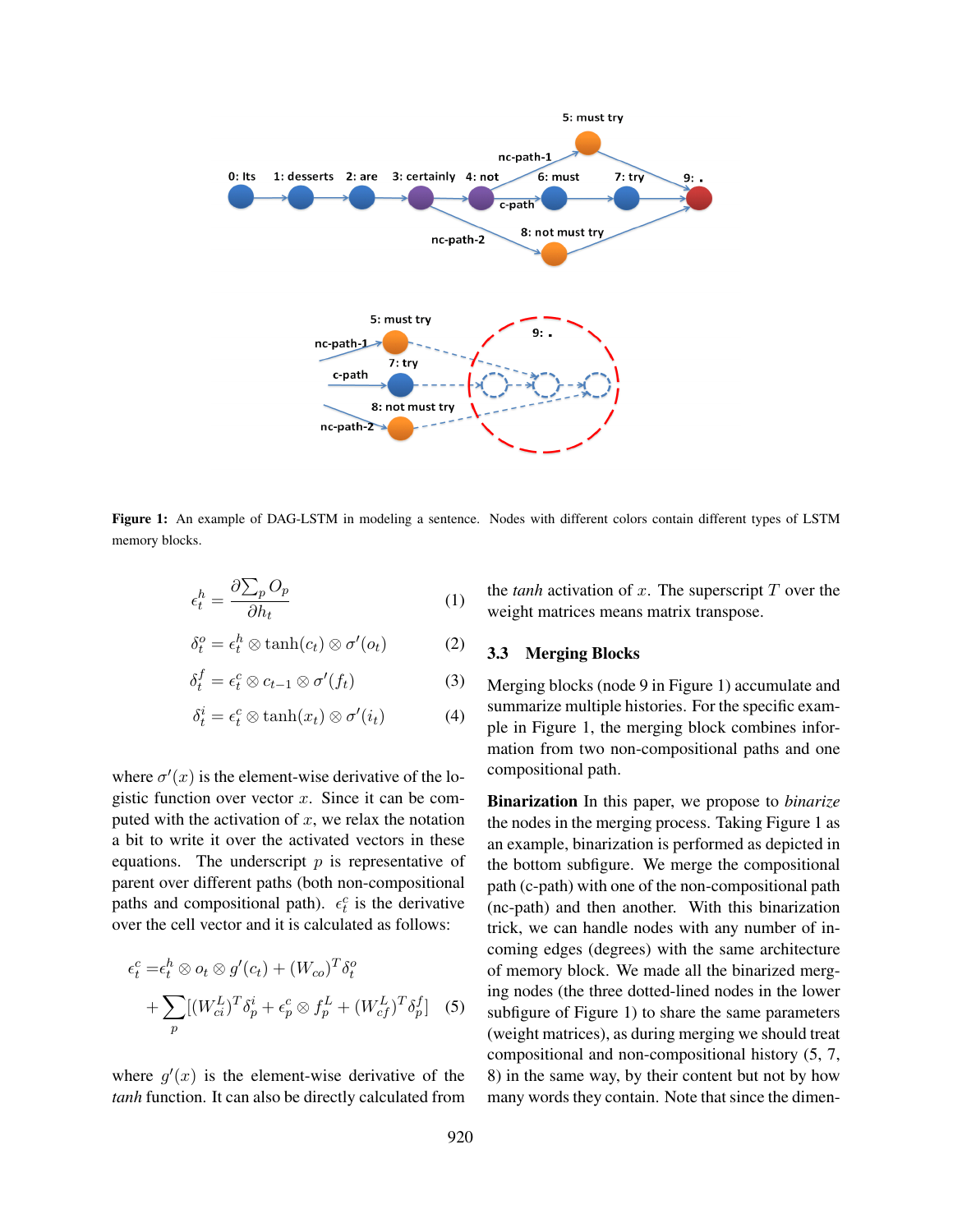sion of the output vectors and memory cell vectors of different paths are the same, one has the choice of using other variants of memory blocks such as those described in (Tai et al., 2015; Le and Zuidema, 2015; Zhu et al., 2015c).

Again, note that we use merging node to consider noncompositional and prior knowledge in DAG, but the above tree-LSTM was proposed to wire with syntactic structures to consider syntactic information. In addition, in DAG, the merging nodes work together with fork nodes to correctly forwardpropagate and back-propagate compositional and non-compositional knowledge jointly.



Figure 2: An example of a fork memory block. Both the hidden vectors  $h_t$  and cell vectors  $c_t$  are passed along multiple outgoing paths to the future blocks. ⊗ denotes a Hadamard product, and the "s" shape sign is a squashing function (in this paper the *tanh* function).

# 4 Experiment Set-Up

In this paper, we study the proposed models on a semantic composition task that determine the sentiment of a piece of text. We use social-media messages from the official SemEval Sentiment Analysis in Twitter competition. Analyzing social-media text has attracted extensive attention (Nakov et al., 2016; Kiritchenko et al., 2014; Mohammad et al., 2014; Mohammad et al., 2015; Zhu et al., 2014b; Mohammad et al., 2013a) and have many applications. Sentimental analysis of such data presents a unique set of challenges as well; for example, the tweet posts are often short, use informal languages, and are often not linguistically well-formed. Syntactic analysis such as parsing is much less reliable in such data than in news articles, and sequential models without depending on deep linguistic analysis (e.g., parsing) are adopted by most previous work.

In obtaining the sentiment of a text span, e.g., a sentence, early work often factorized the problem to consider smaller pieces of component words or phrases with bag-of-words or bag-of-phrases models (Liu and Zhang, 2012; Pang and Lee, 2008). More recent work has started to model composition process (Choi and Cardie, 2008; Moilanen and Pulman, 2007; Socher et al., 2012; Socher et al., 2013; Irsoy and Cardie, 2014; Kalchbrenner et al., 2014; Tai et al., 2015; Zhu et al., 2015b; Le and Zuidema, 2015), more closely. In general, the composition process is critical in the formation of the sentiment of a text span, which has not been well modeled yet and more work would be desirable.

#### 4.1 Data and Evaluation Metric

In our experiments, we use the official data from the SemEval-2013 (Wilson et al., 2013) and SemEval-2014 (Rosenthal et al., 2014) Sentiment Analysis in Twitter challenges. The task attempts to determine the sentiment category of a tweet; that is, detecting whether an entire tweet message conveys a positive, negative, or neutral sentiment.

To give a rough idea about the data, the SemEval-2013 tweets were collected through the public streaming Twitter API during a period of one year: between January 2012 and January 2013. The dataset is comprised of 5,192 positive and 2,150 negative and 6,383 neutral tweets split into the training (8,258 tweets), development (1,654 tweets), and test (3,813 tweets) sets. For more details, please refer to (Wilson et al., 2013; Rosenthal et al., 2014). In our experiments, we report our results on the official in-domain (tweets) test data but not out-ofdomain (e.g., SMS) test data to better observe the supervised performances of our models but not the domain adaptation performance.

Following the official specification, we use macro-averaged F-score to evaluate the performances.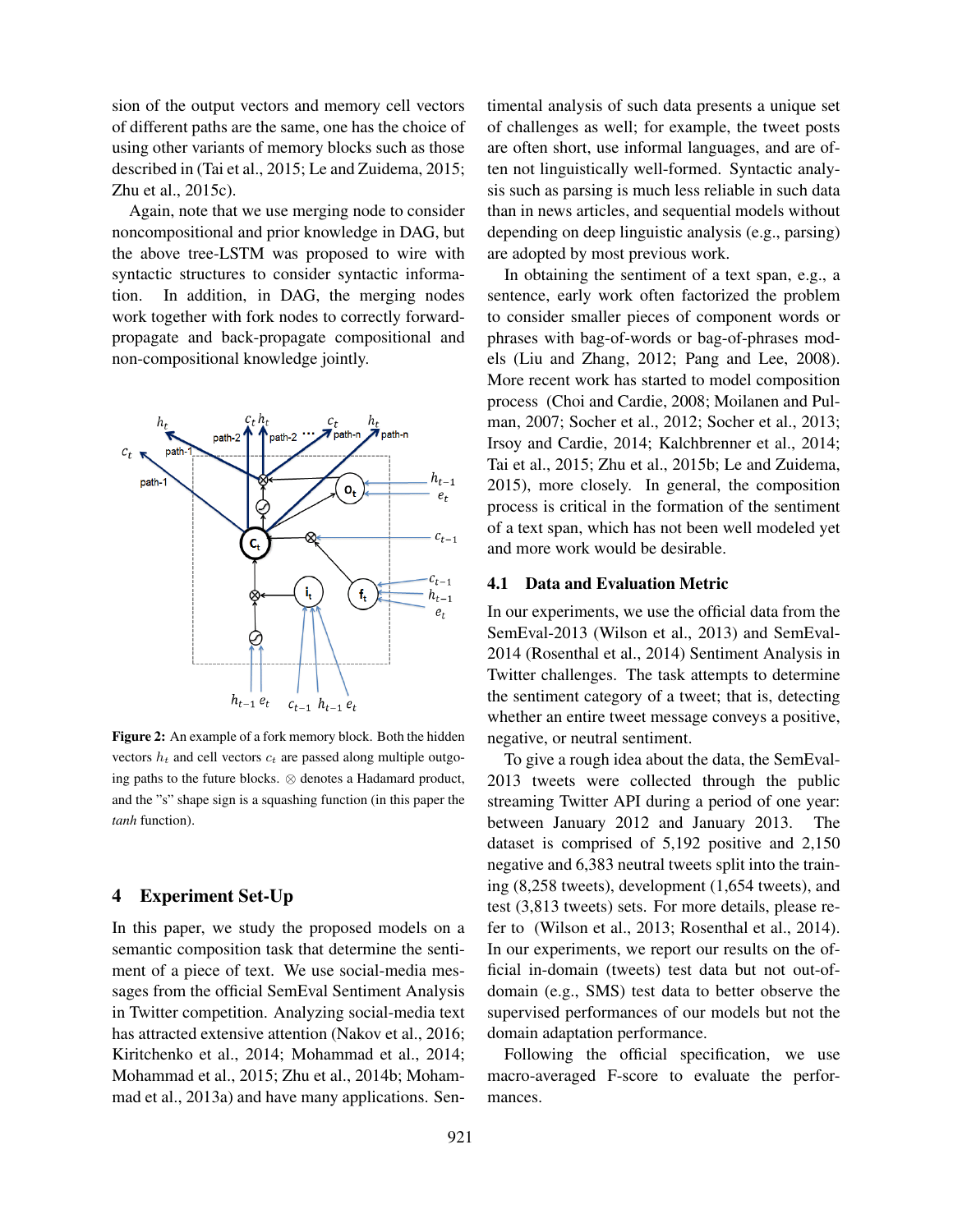#### 4.2 Prior Knowledge

As briefly discussed in Section 3, we use two different sources of prior, non-compositional knowledge. These two types of resources encode: (1) sentiment of ngrams automatically learned from an external, much larger corpus, and (2) sentiment of ngrams assigned by human annotators. Below, we introduce them in further details.

Automatically Learned Knowledge Following the method proposed in (Mohammad et al., 2013b), we learn sentimental ngrams from Tweets, e.g., the sentiment knowledge for the bigram *must try*. The unsupervised approach utilizes *hashtags*, which can be regarded as conveying freely available (but noisy) human annotation of sentiment. More specifically, certain words in tweets are specially marked with the hash character (#) to indicate the topic, sentiment polarity, or emotions such as joy, sadness, angry, and surprised. With enough data, such artificial annotation can be used to learn the sentiment of ngrams by their likelihood of co-occurring with such hashtagged words.

More specifically, a collection of 78 seed hashtags closely related to *positive* and *negative* such as *#good, #excellent, #bad,* and *#terrible* were used (32 positive and 36 negative). These terms were chosen from entries for *positive* and *negative* in the Roget's Thesaurus. A set of 775,000 tweets that contain at least a positive hashtag or a negative hashtag were used as the learning corpus. A tweet was considered positive if it had one of the 32 positive seed hashtags, and negative if it had one of the 36 negative seed hashtags. The association score for an ngram  $w$  was calculated from these pseudo-labeled tweets as follows:

$$
score(w) = PMI(w, positive) - PMI(w, negative)
$$
  
(6)

where PMI stands for pointwise mutual information, and the two terms in the formula calculate the PMI between the target ngram and the pseudo-labeled positive tweets as well as that between the ngram and the negative tweets, respectively. Accordingly, a positive *score(.)* indicates association with positive sentiment, whereas a negative score indicates association with negative sentiment.

We use in our experiments the unigrams, bigrams and trigrams learned from the dataset with the occurrences higher than 5. We assign these ngrams into one of the 5 bins according to their sentiment scores obtained with Formula 6:  $(-\infty, -2]$ ,  $(-2, -1]$ ,  $(-1, 1)$ ,  $[1, 2)$ , and  $[2, +\infty)$ . Each ngram is now given a one-hot vector, indicating the polarity and strength of its sentiment. For example, a bigram with a score of -1.5 will be assigned a 5 dimensional vector  $[0, 1, 0, 0, 0]$ , indicating a weak negative. Note that we can also take into other forms of sentiment embeddings, such as those learned in (Tang et al., 2014).

Manually Encoded Semantics In addition, we also leveraged prior knowledge from human, i.e., manually encoded semantics, for the task here. This includes a widely used sentiment lexicon, the MPQA Subjectivity Lexicon (Wilson et al., 2005), which encodes the prior knowledge that the human annotators have about the sentiment of words. The MPQA, which draws from the General Inquirer and other sources, has sentiment labels for about 8,000 words. The contained words marked with their prior polarity (positive or negative) and a discrete strength of evaluative intensity (strong or weak). We convert them to value  $-1.0, -0.5, 0, 0.5, 1$ , corresponding to *strong negative*, *weak negative*, *neutral*, *weak positive*, *strong positive*, respectively.

## 4.3 Training Details

Our networks aim to minimize the cross-entropy error (Socher et al., 2013). The models learn the weight matrices used in those different memory blocks described above in addition to learning word embedding. For all Twitter messages, the error is calculated as a regularized sum:

$$
E(\theta) = \sum_{i} \sum_{j} t_j^i \log y^{sen_i}{}_j + \lambda \|\theta\|_2^2 \qquad (7)
$$

where  $y^{sen_i} \in \mathbb{R}^{c \times 1}$  is predicted distribution and  $t^i \in \mathbb{R}^{c \times 1}$  the target distribution. c is the number of classes or categories, and  $j \in c$  denotes the jth element of the multinomial target distribution;  $i$ iterates over root nodes,  $\theta$  are model parameters, and  $\lambda$  is a regularization parameter. We tuned our model against the development data set.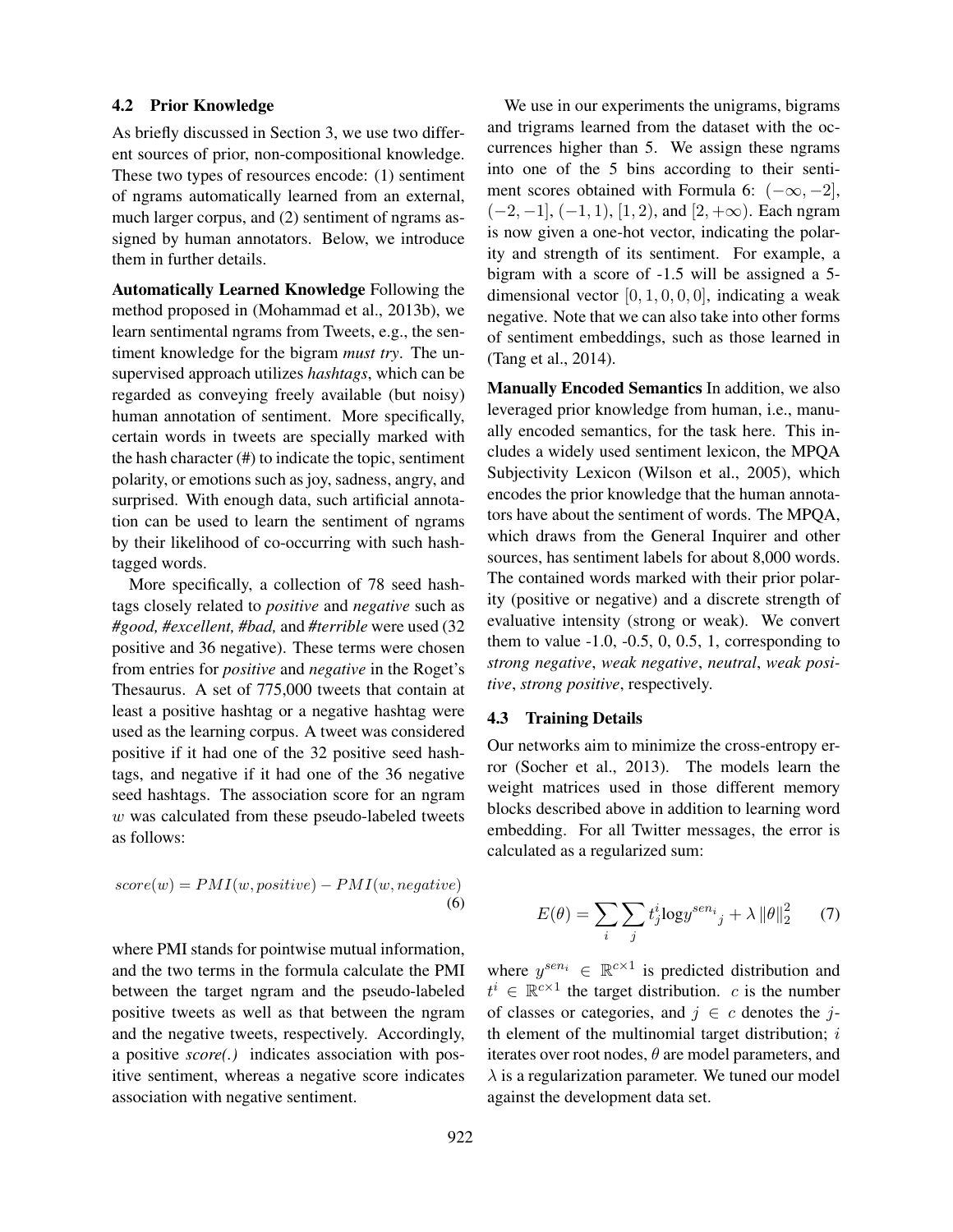The DAG-LSTM and LSTM results reported here are all obtained by setting the size of the hidden units to 10, batch size to 10 and learning rate to 0.1, which achieved the best performance during development.

# 5 Results

## 5.1 Overall Performance

Table 1 presents the macro-averaged F-scores of different models on the official test sets of the SemEval-2013 and SemEval-2014 Sentiment Analysis in Twitter. The first row of results show the majority baseline where a majority classifier simply predicts all test cases into the most frequent class observed in training data. SVM is a support vector machine classifier applied to unigram features, as reported in (Nakov et al., 2016). In addition, we list the results of top three models described in the official reports of SemEval-2013 (Wilson et al., 2013) and SemEval-2014 (Rosenthal et al., 2014), respectively.

| <b>Method</b>       | SemEval-13 | SemEval-14 |
|---------------------|------------|------------|
| Majority baseline   | 29.19      | 34.46      |
| Unigram (SVM)       | 56.95      | 58.58      |
| $3^{rd}$ best model | 64.86      | 69.95      |
| $2^{nd}$ best model | 65.27      | 70.14      |
| The best model      | 69.02      | 70.96      |
| LSTM-DAG            | 70.88      | 71.97      |

Table 1: Performances of different models in official evaluation metric (macro F-scores) on the test sets of SemEval-2013 and SemEval-2014 Sentiment Analysis in Twitter in predicting the sentiment of the tweet messages.

The results show DAG-LSTM achieves a macroaveraged F-score of 70.88% on the SemEval-2013 test set and 71.97% on the SemEval-2014 test set, which outperform the models officially reported in the competition. Note that DAG-LSTM performs no feature engineering, but unifies LSTM with the external semantic knowledge to perform semantic composition within the DAG structures, where LSTM, as discussed earlier in the paper, possesses strong modeling and composition power through capturing distant interplay and complicated structures embedded in sequences, while prior knowledge used covers missing semantics in the limited training data.

Note that further improvement, including that reported in (Zhu et al., 2014b), is additionally possible, which was achieved by building better resources through discriminating affirmative and negative context. Such improvement could be orthogonally combined with our model, while in this paper, we are interested in the basic modeling problems and leave such engineering as future work. Note also that the external resources we use in this paper is the same or less than the top official system we compare to in Table 1.

### 5.2 Effect of DAG Paths

To provide a more detailed analysis on the effect of different paths in DAG-LSTM, Table 2 include the ablation results obtained by removing different types of paths gradually. The table show that by removing all the paths that incorporate the prior semantics, a regular LSTM (last row of the table) achieves the f-scores of a 64.0% and 66.4% on the two test sets, which is far less than the best result we have achieved; But the performance of the regular LSTM is still much better than that of unigram-based SVM reported in Table 1, suggesting the usefulness of the LSTM composition compared to bag-of-word models.

| <b>Method</b>                   |       | SemEval-13 SemEval-14 |
|---------------------------------|-------|-----------------------|
| DAG-LSTM                        |       |                       |
| Full paths                      | 70.88 | 71.97                 |
| Full – { $autoPaths$ }          | 69.36 | 69.27                 |
| Full – $\{triPaths\}$           | 70.16 | 70.77                 |
| Full – {triPaths, biPaths}      | 69.55 | 69.93                 |
| Full – $\{manuPaths\}$          | 69.88 | 70.58                 |
| <b>LSTM</b> without DAG         |       |                       |
| $Full - {autoPaths, manuPaths}$ | 64.00 | 66.40                 |

Table 2: Ablation performances (macro-averaged F-scores) of DAG-LSTM with different types of paths being removed.

When removing the paths corresponding to automatic lexicons, the performance dropped to 69.36% and 69.27% on the SemEval-2013 and SemEval-2014 dataset, respectively. If removing all paths corresponding to manual lexicons, the performance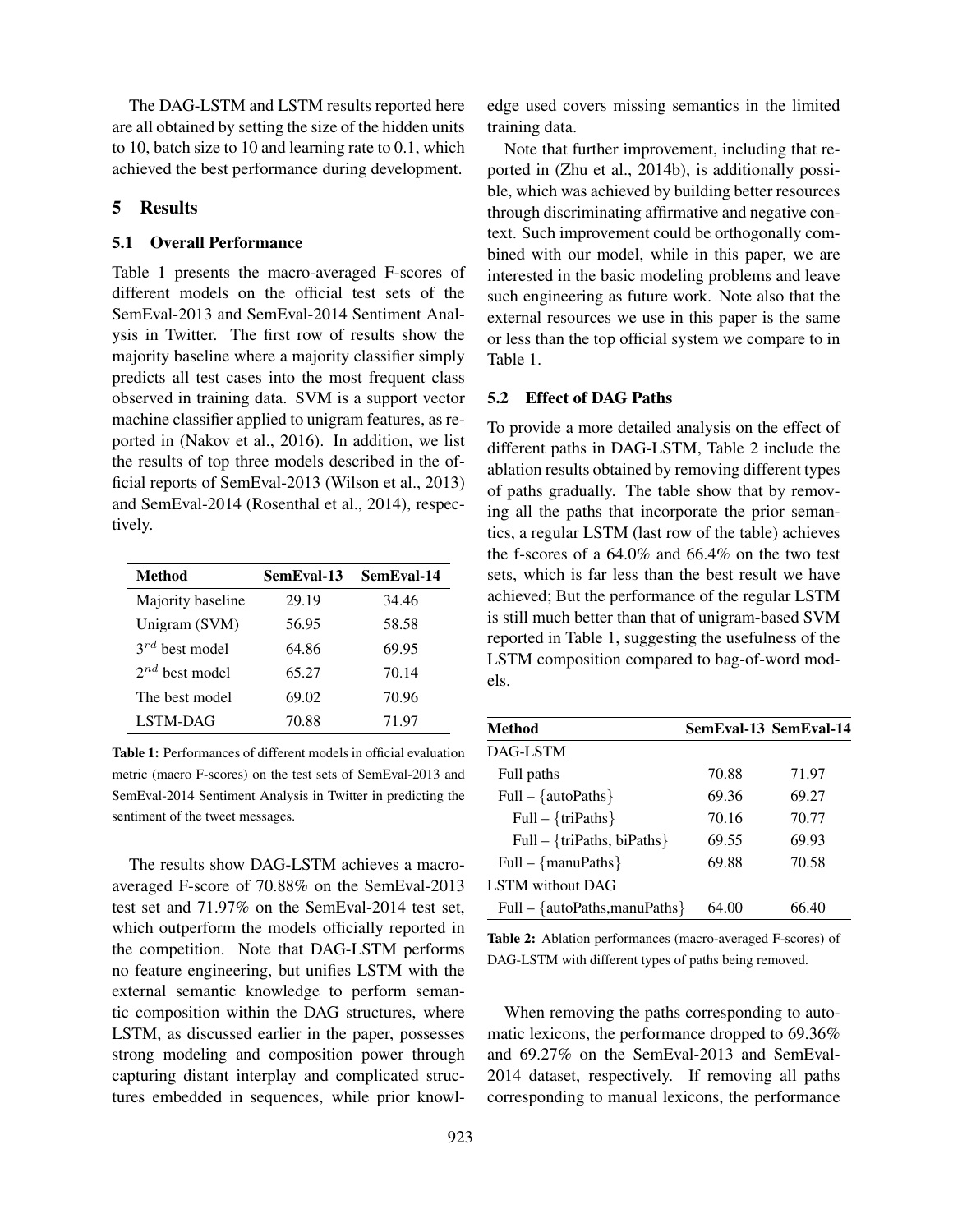dropped to 69.88% and 70.58%. In both test sets, the paths corresponds to automatic lexicon have more impact on the ablation performance than manuallexicon paths, which agree with the observation reported in previous top systems that use conventional feature-based classifiers (Mohammad et al., 2013a), suggesting the usefulness of the automatically acquired semantics. The table also lists more details of removing trigram and bigram paths.

In addition to the ablation models reported in Table 2, we also created an additional model that incorporated into the basic chain LSTM the external knowledge only for longest n-grams but not for their substrings. This experiment is supposed to investigate the effect of DAG structures that integrate knowledge for different granularities of ngrams in comparison to the LSTM that incorporates the external knowledge only for the longest n-grams. On SemEval-2014 official set, the performance (Macro-F) of this model is 69.37, compared with DAG-LSTM (71.97) and chain LSTM (66.40). On Semeval-2013, Macro-F is 68.81, compared with DAG-LSTM (70.88) and chain LSTM (64.00). After some manual analysis, we observe that in tweets where DAG-LSTM works better than this baseline model, the prior sentiment of the longest n-grams is often noisy and not very reliable; in this case, the weight matrix of DAG-LSTM helps choose more reliable resources, e.g., composition from lower-order ngrams.

# 6 Conclusions and Discussions

In obtaining the distributed representation for longer text spans from its subsequences, previous neural models assume fully compositionality from the atomic components and often disregard the noncompositionality and in general prior semantics. In this paper, we extend chain-structured LSTM to a directed acyclic graph (DAG) structure, with the aim to provide the popular chain LSTM with the capability of considering both compositionality and noncompositionality in a single semantic composition framework. We demonstrated the models' effectiveness in a sentiment composition task, a popular semantic composition problem that optimizes a sentiment objective. We use two official SemEval datasets to detect the sentiment expressed by socialmedia messages. The proposed models achieve the state-of-the-art performance without any feature engineering, through unifying the composition strength of LSTM with external holistic semantics.

We consider our work as an attempt towards unifying the strong modeling power of neural models with proper prior or external knowledge. This is an intriguing direction for us, as most NLP tasks lack training data, compared with speech recognition or image classification where neural models have achieved more significant successes.

While we specifically treat LSTM in this paper, it should be rather straightforward to adapt the proposed idea to other architectures of recurrent neural networks.

### Acknowledgments

The second author of this paper was supported by the Natural Sciences and Engineering Research Council of Canada under the CREATE program.

### References

- Zhigang Chen, Wei Lin, Qian Chen, Si Wei, Hui Jiang, and Xiaodan Zhu. 2015. Revisiting word embedding for contrasting meaning. In *Proceedings of ACL*.
- Kyunghyun Cho, Bart van Merrienboer, Caglar Gülcehre, Fethi Bougares, Holger Schwenk, and Yoshua Bengio. 2014. Learning phrase representations using RNN encoder-decoder for statistical machine translation. *CoRR*, abs/1406.1078.
- Yejin Choi and Claire Cardie. 2008. Learning with compositional semantics as structural inference for subsentential sentiment analysis. In *Proceedings of the Conference on Empirical Methods in Natural Language Processing*, EMNLP '08, pages 793–801, Honolulu, Hawaii.
- R. Collobert, J. Weston, L. Bottou, M. Karlen, K. Kavukcuoglu, and P. Kuksa. 2011. Natural language processing (almost) from scratch. *JMLR*, 12:2493–2537.
- George Cybenko. 1989. Approximations by superpositions of sigmoidal functions. *Mathematics of Control, Signals, and Systems*, 2(4):303–314.
- Alex Graves, Abdel-rahman Mohamed, and Geoffrey E. Hinton. 2013. Speech recognition with deep recurrent neural networks. *CoRR*, abs/1303.5778.
- Alex Graves. 2012. *Supervised sequence labelling with recurrent neural networks*, volume 385. Springer.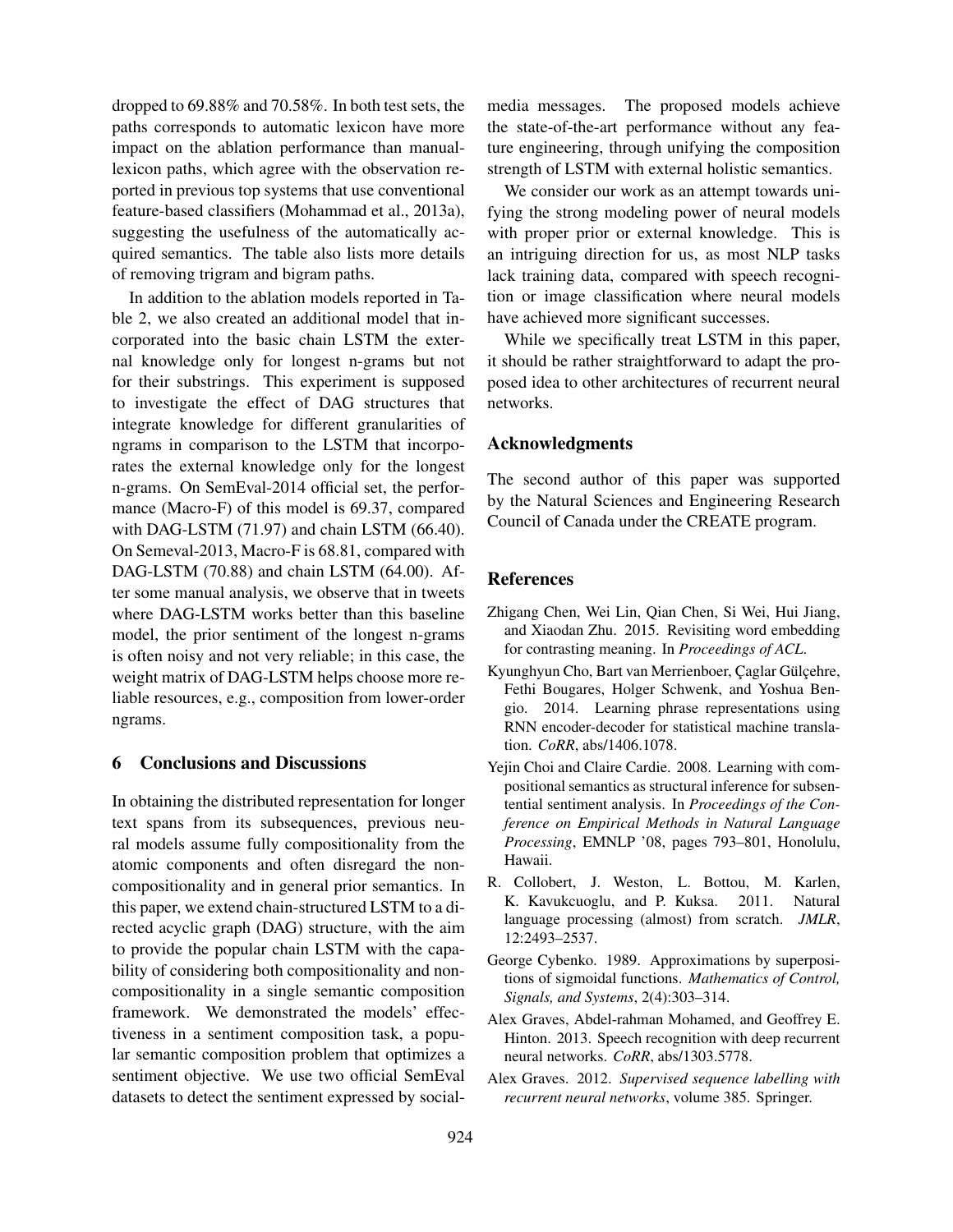- Kurt Hornik. 1991. Approximation capabilities of multilayer feedforward networks. *Neural Networks*, 4(2):251–257.
- John E Hummel. 2001. Complementary solutions to the binding problem in vision: Implications for shape perception and object recognition. *Visual cognition*, 8(3- 5):489–517.
- Ozan Irsoy and Claire Cardie. 2014. Deep recursive neural networks for compositionality in language. In Z. Ghahramani, M. Welling, C. Cortes, N.D. Lawrence, and K.Q. Weinberger, editors, *Advances in Neural Information Processing Systems 27*, pages 2096–2104. Curran Associates, Inc.
- Nal Kalchbrenner, Edward Grefenstette, and Phil Blunsom. 2014. A convolutional neural network for modelling sentences. *Proceedings of the 52nd Annual Meeting of the Association for Computational Linguistics*, June.
- Svetlana Kiritchenko, Xiaodan Zhu, and Saif Mohammad. 2014. Sentiment analysis of short informal texts. *Journal of Artificial Intelligence Research*, 50:724– 762, August.
- Brenden M Lake. 2014. *Towards more human-like concept learning in machines : compositionality, causality, and learning-to-learn*. Ph.D. thesis, Massachusetts Institute of Technology. Department of Brain and Cognitive Sciences.
- Phong Le and Willem Zuidema. 2015. Compositional distributional semantics with long short term memory. *CoRR*, abs/1503.02510.
- Bing Liu and Lei Zhang. 2012. A survey of opinion mining and sentiment analysis. In Charu C. Aggarwal and ChengXiang Zhai, editors, *Mining Text Data*, pages 415–463. Springer US.
- Tomas Mikolov, Ilya Sutskever, Kai Chen, Greg S Corrado, and Jeff Dean. 2013. Distributed representations of words and phrases and their compositionality. In *Advances in neural information processing systems*, pages 3111–3119.
- Jeff Mitchell and Mirella Lapata. 2008. Vector-based models of semantic composition. In *Proceedings of the 46th Annual Meeting of the Association for Computational Linguistics*, June.
- S. Mohammad, S. Kiritchenko, and X. Zhu. 2013a. NRC-Canada: Building the state-of-the-art in sentiment analysis of tweets. In *Proceedings of the International Workshop on Semantic Evaluation*, SemEval '13, Atlanta, Georgia, USA, June.
- Saif M. Mohammad, Bonnie J. Dorr, Graeme Hirst, and Peter D. Turney. 2013b. Computing lexical contrast. *Computational Linguistics*, 39(3):555–590.
- Saif Mohammad, Xiaodan Zhu, and Joel Martin. 2014. Semantic role labeling of emotions in tweets. In

*Proceedings of ACL Workshop on Computational Approaches to Subjectivity*, June.

- Saif Mohammad, Xiaodan Zhu, Svetlana Kiritchenko, and Joel Martin. 2015. Sentiment, emotion, purpose, and style in electoral tweets. *Information Processing and Management*, 51:480–499.
- Karo Moilanen and Stephen Pulman. 2007. Sentiment composition. In *Proceedings of RANLP 2007*, Borovets, Bulgaria.
- Preslav Nakov, Sara Rosenthal, Svetlana Kiritchenko, Saif M. Mohammad, Zornitsa Kozareva, Alan Ritter, Veselin Stoyanov, and Xiaodan Zhu. 2016. Developing a successful semeval task in sentiment analysis of twitter and other social media texts. *Language Resources and Evaluation*, 50(1):35–65.
- Bo Pang and Lillian Lee. 2008. Opinion mining and sentiment analysis. *Foundations and Trends in Information Retrieval*, 2(1–2):1–135.
- Sara Rosenthal, Preslav Nakov, Alan Ritter, and Veselin Stoyanov. 2014. Semeval-2014 task 9: Sentiment analysis in twitter. *Proc. SemEval*, pages 73–80.
- Richard Socher, Cliff Chiung-Yu Lin, Andrew Y. Ng, and Christopher D. Manning. 2011. Parsing natural scenes and natural language with recursive neural networks. In *Proceedings of the 28th International Conference on Machine Learning, ICML*, pages 129–136, Washington, USA.
- Richard Socher, Brody Huval, Christopher D. Manning, and Andrew Y. Ng. 2012. Semantic compositionality through recursive matrix-vector spaces. In *Proceedings of the Conference on Empirical Methods in Natural Language Processing*, EMNLP '12, Jeju, Korea. Association for Computational Linguistics.
- Richard Socher, Alex Perelygin, Jean Y. Wu, Jason Chuang, Christopher D. Manning, Andrew Y. Ng, and Christopher Potts. 2013. Recursive deep models for semantic compositionality over a sentiment treebank. In *Proceedings of the Conference on Empirical Methods in Natural Language Processing*, EMNLP '13, Seattle, USA. Association for Computational Linguistics.
- Ilya Sutskever, Oriol Vinyals, and Quoc V. Le. 2014. Sequence to sequence learning with neural networks. *CoRR*, abs/1409.3215.
- Kai Sheng Tai, Richard Socher, and C hristopher D. Manning. 2015. Improved semantic representations from tree-structured long short-term memory networks. *CoRR*, abs/1503.00075.
- Duyu Tang, Furu Wei, Nan Yang, Ming Zhou, Ting Liu, and Bing Qin. 2014. Learning sentiment-specific word embedding for twitter sentiment classification. In *Proceedings of ACL*, Baltimore, Maryland, USA, June.